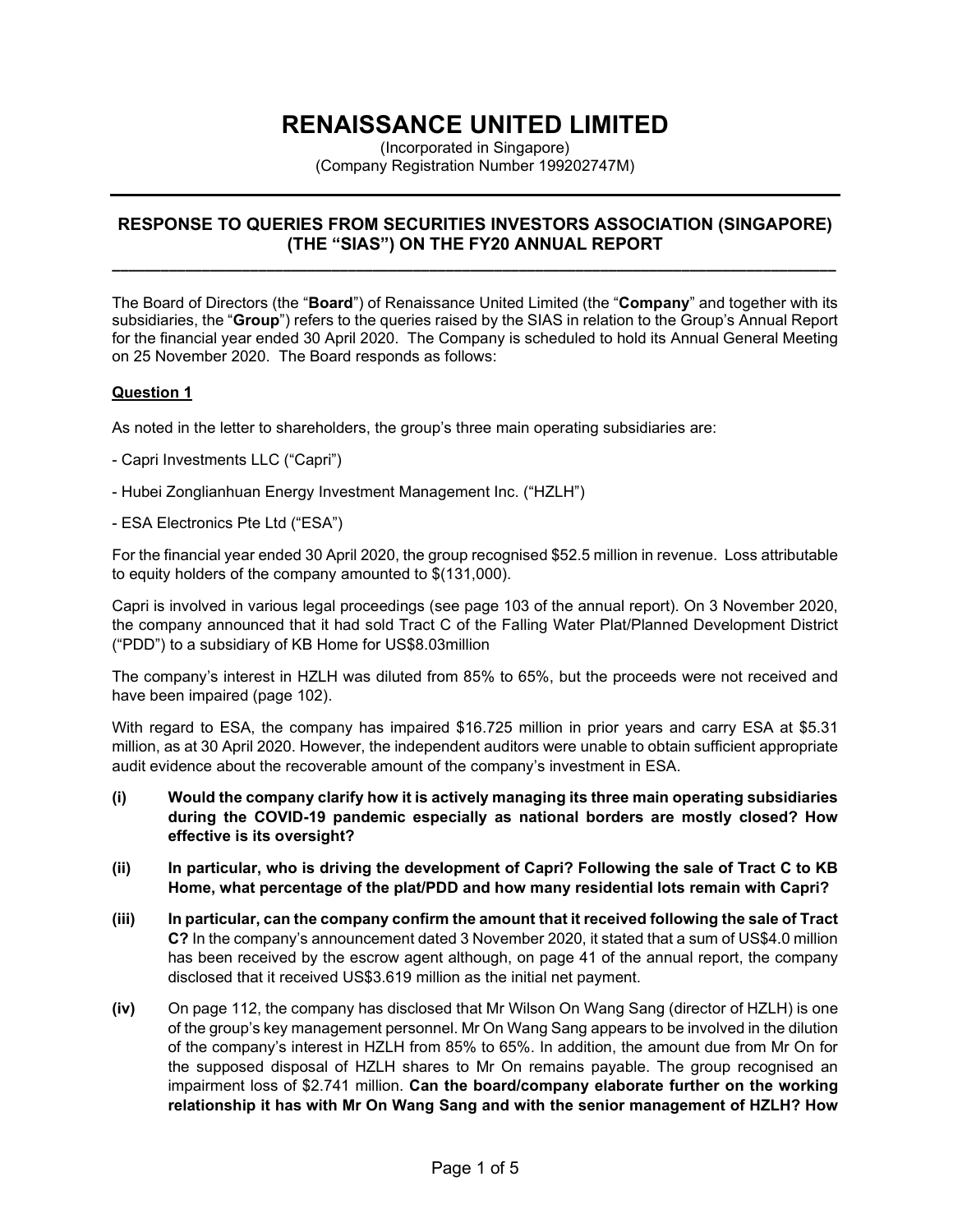**does the board determine that it still has control of HZLH? How did the board assess that HZLH's internal controls (including financial, operational, compliance and information technology controls) and risk management systems are adequate and effective?**

**(v) Given that the three operating businesses do not appear to be synergistic, has the board evaluated its options for HZLH and ESA? In particular, has the board considered a sale of ESA?**

#### **Company's response to Question 1**

As a preface to the set of queries under Question 1, the Company would like to say that the issues raised under Question 1 are legacy issues that the new board since it took over in 2018 had been trying to resolve. The Company has managed to avert a disclaimer of opinion by resolving some of these legal issues for the year ended 30 April 2020.

Response to the specific queries:

(i) (a) The Company's Executive Director and CFO Mr Blythman is based in Singapore. He is in daily contact with ESA's management and also with the management of HZLH, ESA and HZLH who have their own management team that reports regularly to Mr Blythman and the board of directors of the Company on a scheduled reporting process in the course of a financial year.

(b) In respect of Capri, in order to market the land that Capri holds, certain preparatory work had to be completed prior to any sale. Notwithstanding the time difference, Mr. Blythman managed Capri's consultants in Washington State, USA and was able to successfully market Tract C of the Falling Water Planned Development District.

Prior to COVID-19, in addition to telephone and video conference, Mr. Blythman was active in travelling to China and the USA to meet with the management teams and consultants of HZLH, ESA and Capri.

Once travel restrictions are lifted, Mr. Blythman will resume his scheduled work visits to these subsidiaries.

- (ii) After the sale of Tract C, there remains 97 residential lot entitlements.
- (iii) The Company received US\$4.0 million from the purchaser. From the funds received Capri paid accounts due to its consultants, title company as well as real estate excise tax. The net amount received in Capri's bank account was US\$3.619 million.
- (iv) (a) As disclosed in the FY18 Annual Report, 10% of CEEP was sold to Mr. On. As of today, he has only paid a deposit, and has not paid in full the purchase consideration. This is another legacy issue which the Company will resolve. On the other hand, Mr. On continues to act a guarantor for the operating loans of HZLH. The Company owns 65% of HZLH and has not had any issue with control so far. The Company regards Mr. On's interests to be aligned to the Company's as he is a shareholder of HZLH.

(b) HZLH has SOPs in place that have been approved by the board of the Company. The Company owns 65% of HZLH and has management oversight. As mentioned above, once travel restrictions are lifted, the management of the Company will resume its visits to HZLH, as was the case prior to the pandemic.

(v) The Company is an investment holding company and has had these 3 subsidiaries for a number of years now which have in better years, served the Company well. While the Company does not consider the business of the 3 subsidiaries to conflict with each other or to be disadvantageous to each other, it is constantly reviewing acquisitions opportunities which may require divestments to rebalance portfolios.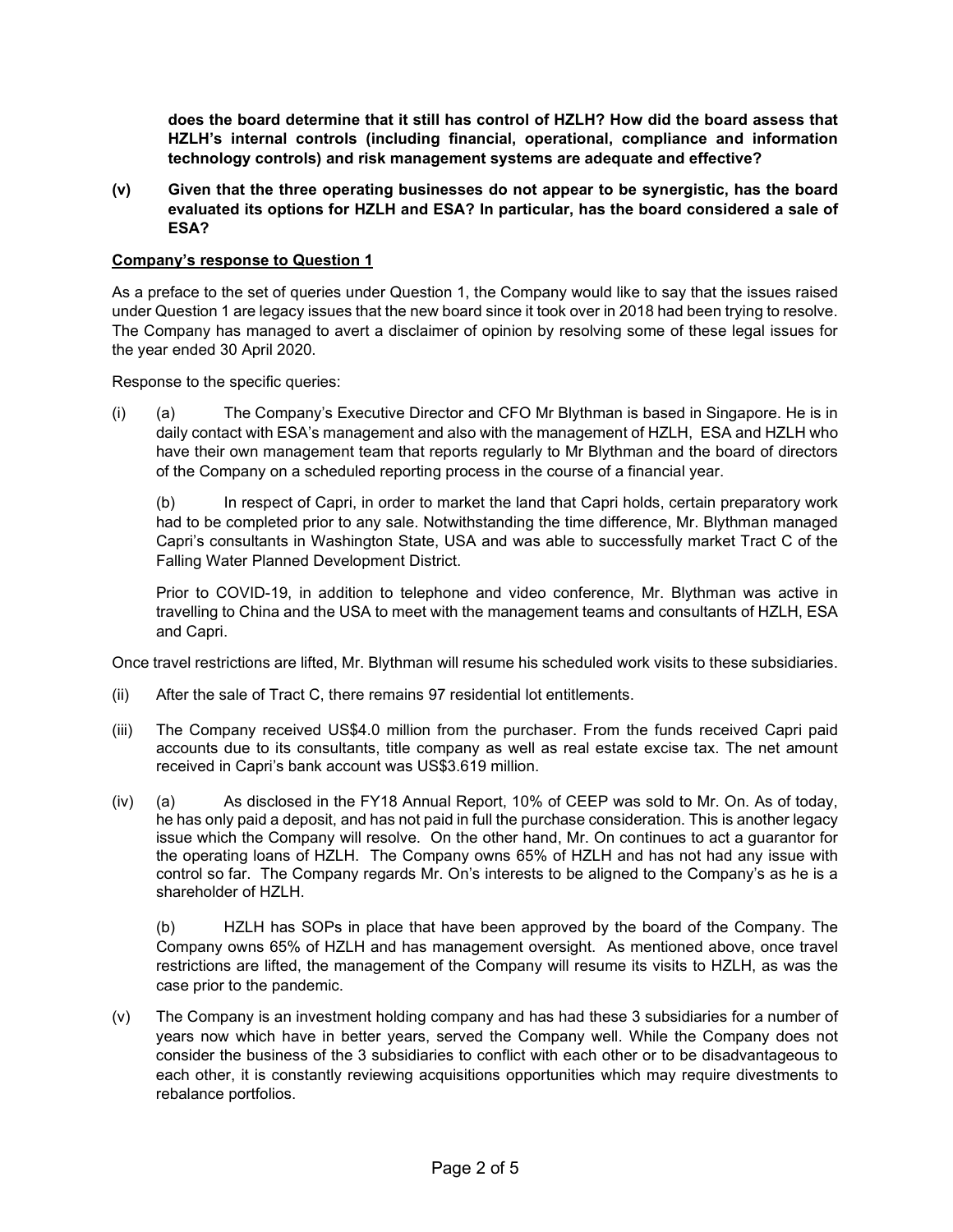# **Question 2**

The company has stated that the audit committee (AC) has appointed an external firm, M/s. PKF LLP, to carry out the internal audit function. An agreed scope of internal audits has been agreed between the AC and the internal auditors for the financial year beginning 1 May 2019 to 30 April 2020.

However, as disclosed on page 128, the AC did not meet with the internal auditors on its own as there was no issue that required such a meeting.

- **(i) Would the AC help shareholders understand the scope of the internal audit?**
- **(ii) In particular, did the internal audit cover its major operating subsidiaries in the USA (Capri) and in China (HZLH)?**

## **(iii) What were the findings by the internal auditors?**

Even though the AC did not see it necessary to meet with the internal auditors, the company had to make material adjustments to the financial statements following the finalisation of audit. Profit for the year was reduced from \$641,000 to \$161,000. The adjustments were as large as \$22.8 million. In addition, the independent auditor also issued a qualified opinion in their report dated 11 November 2020 on the audited financial statements of the group for the year ended 30 April 2020. The basis for qualified opinion included:

- Financial information of HZLH group (bank confirmation letter from a financial institution not received by the component auditor)

- Transaction between China Environmental Energy Protection Investment Limited and Xiaogan He Shun Investment Management Centre LLP

- Development property (management was unable to provide supporting documents for the accumulated brought forward costs of the development property)

- Contingent liabilities

- Investment in subsidiary (insufficient appropriate audit evidence to ascertain the appropriateness on the recoverable amount of ESA)

In addition, the independent auditor has highlighted that the group's and the company's current liabilities exceeded the current assets by \$7,096,000 (2019: \$13,846,000) and \$5,640,000 (2019: \$5,591,000) respectively. This gives rise to material uncertainties on the ability of the group and company to continue as going concerns.

- **(iv) Given the significant matters raised by the independent auditors in the independent auditor's report, on what basis does the board consider that it has reasonably assess its financial position and informed the market accordingly?**
- **(v) With the legacy issues still unresolved after years, has the board considered if it would be necessary to suspend the trading of the securities of the company on SGX-ST in the interest of maintaining a fair, orderly and transparent market?**

## **Company's response to Question 2**

As a preface to the set of queries under Question 2, the Company would like to say the internal auditor (IA) is appointed by the AC, and the scope of the internal audit review is set by and agreed to between the IA and the AC.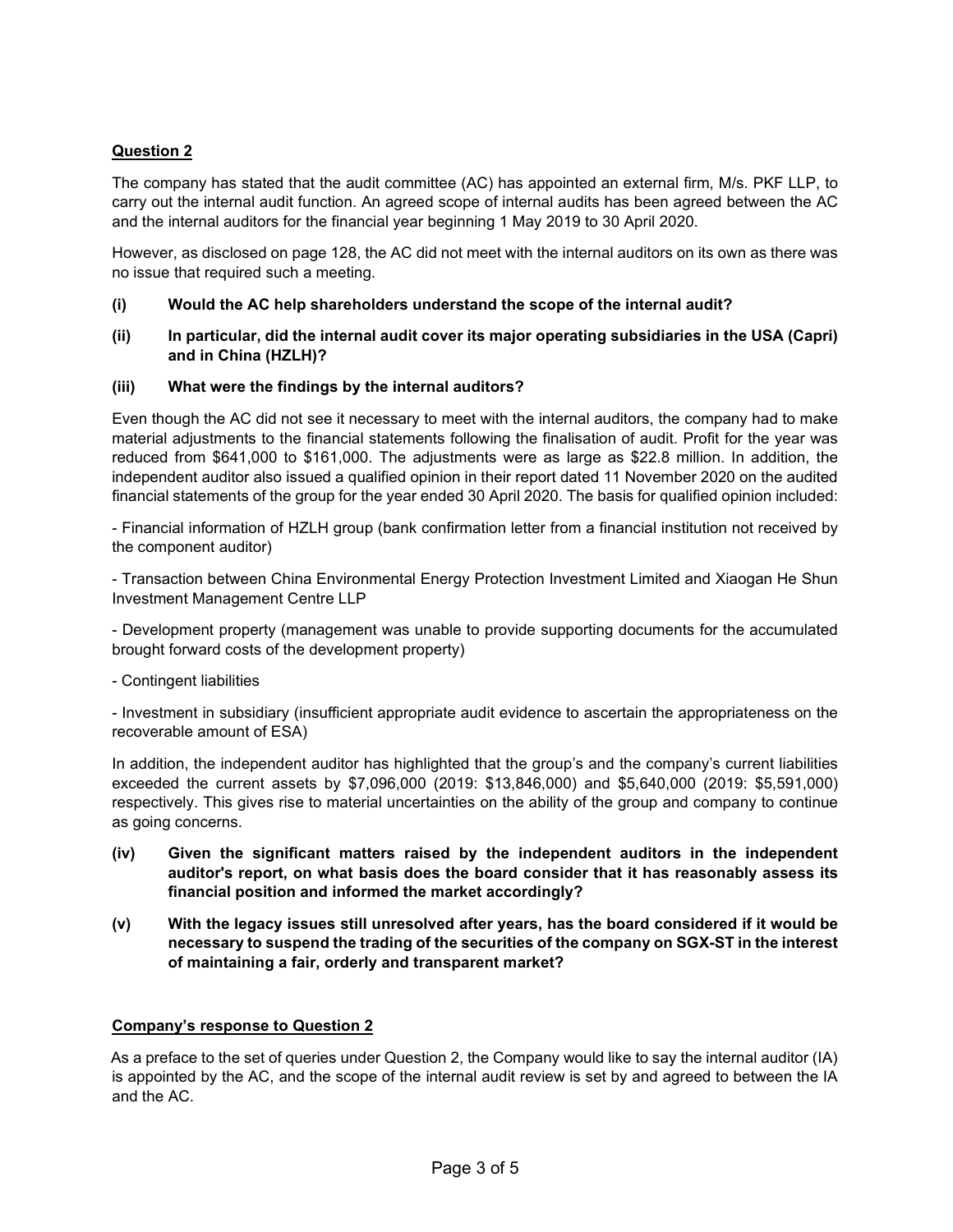- (i) The scope of the Internal Audit Review was to review the terms and conditions of the bank borrowings for all borrowing covenant requirements in particular security /guarantees/charges/pledges.
- (ii) For FY20, the Internal Audit focuses on HZLH only. For FY19 the Internal Audit's focus was ESA. Capri has no operations other than the land holdings.
- (iii) The IA addressed the issues within the scope of internal audits. As at the current date, the IA report has not been finalised owing to logistical issues of travel challenges during this period of the pandemic. Once the AC/Board receives the IA report, they will review the same and will implement the recommendations of the report.
- (iv) Please see the Company's announcement of 18 November 2020.
- (v) Please see the Company's announcement of 18 November 2020. Where possible these legacy issues are being resolved as supported by the Company's FY20 Financial Statements no longer having a disclaimer of opinion from its auditors.

## **Question 3**

The board comprises four directors, three of whom are non-executive and independent. The profiles of the directors can be found on pages 108 and 109 of the annual report.

The board does not have a chairman since August 2006.

**(i) Can the board help shareholders understand the delay in appointing a chairman to the board? Are there any special circumstances that prohibit the appointment of a chairman? Is Mr James Moffatt Blythman, being the only executive director on the board, acting as the de facto chairman of the board?** The company may be the only board on SGX that does not have a chairman for an extended period of time.

The three independent directors are Mr Sazali Bin Mohd Nor, Mr Aswath Ramakrishnan and Mr Koh Beng San. They were appointed on 30 January 2019, 17 July 2020 and 13 October 2020.

All three directors have no prior experience as a director on a company listed on the SGX.

- **(ii) Can the board elaborate further on the search and nomination process for directors, especially independent directors?**
- **(iii) Given that the board consists mostly of first-time directors, how effective is the board at setting the strategic direction and at setting the company's approach to governance, especially as the company is facing challenges in its operating subsidiaries?**

It is observed that the board does not have directors with deep experience or a track record in the real estate, semiconductor and natural gas/energy industries, nor does the board collectively have past working experience in China or USA.

#### **(v) Has the board considered if it would benefit from appointing directors with specific and relevant industry and geographical experience??**

#### **Company's response to Question 3**

(i) The Company currently does not have a chairman or a Chief Executive Officer. Notwithstanding the above, the Board is of the view that there is no concentration of power in the management, as